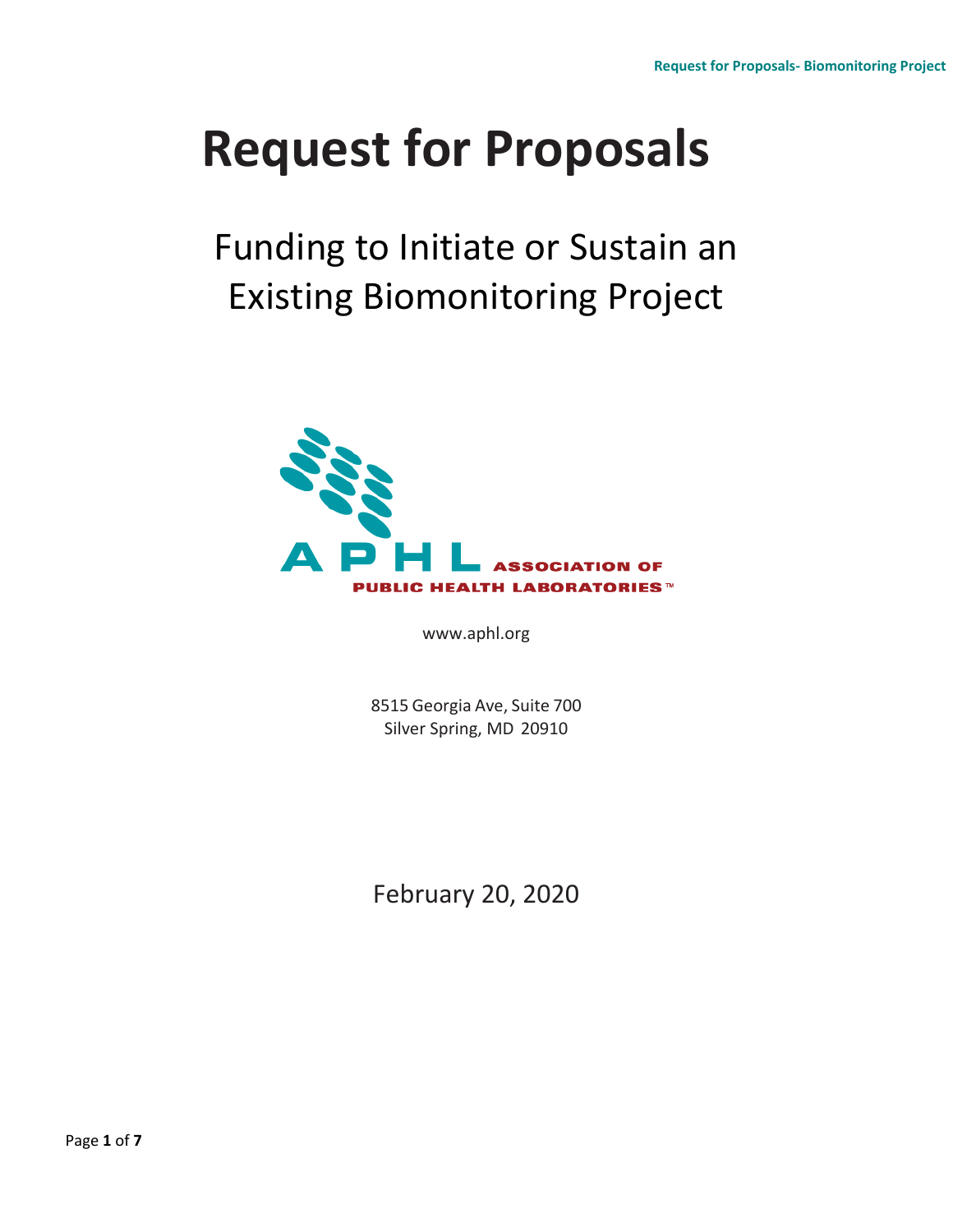## Request forProposals: Funding to Initiate or Sustain anExisting Biomonitoring Project

**Application Due Date: February 14, 2020**

## Background

APHL is a non-profit membership organization that works to safeguard the public's health by strengthening laboratory systems in the United States and globally. APHL is organized under the laws of the District of Columbia, with its headquarters office in Silver Spring, MD. APHL's members include state and local laboratories, state environmental and agricultural laboratories, and other governmental laboratories that conduct public health testing. APHL is recognized as tax exempt in the United States under Section 501(c)(3) of the U.S. Internal Revenue Code. Its work on behalf of public health laboratories spans more than 60 years.

APHL, with funding support from the Centers for Disease Control and Prevention (CDC) is pleased to offer funds to one or more state, local or territorial laboratories to initiate or sustain an existing Biomonitoring project in the selected applicant's jurisdiction.

## **Eligibility**

State, local, or territorial laboratories are eligible to submit proposals. Preference will be given to those laboratories that are members of the National Biomonitoring Network. Interested parties mustsubmit a proposal to APHL that provides all of the information specified in the *Proposal Requirements*section below. In order to be considered, complete proposals must be submitted no later than the Proposed Due Date specified in the *Anticipated RFP Schedule* section below. Applicants will find proposal submission information in the *Response Submittal* section below.

## Anticipated RFP Schedule

Applications are due t[o eh@aphl.org](mailto:eh@aphl.org) by 5:00 pm Eastern Standard Time (EST) on March 9, 2020. APHL anticipates the following schedule for the entire competitive bidding process:

| February 20, 2020 | <b>APHL Issues RFP</b>                                                                  |
|-------------------|-----------------------------------------------------------------------------------------|
| March 9, 2020     | Complete proposals due to eh@aphl.org by 5:00 pm EST                                    |
| March 10, 2020    | <b>Proposal Review</b>                                                                  |
| March 18, 2020    | APHL posts names of the selected applicant(s) to<br>procurement site, www.aphl.org/rfp. |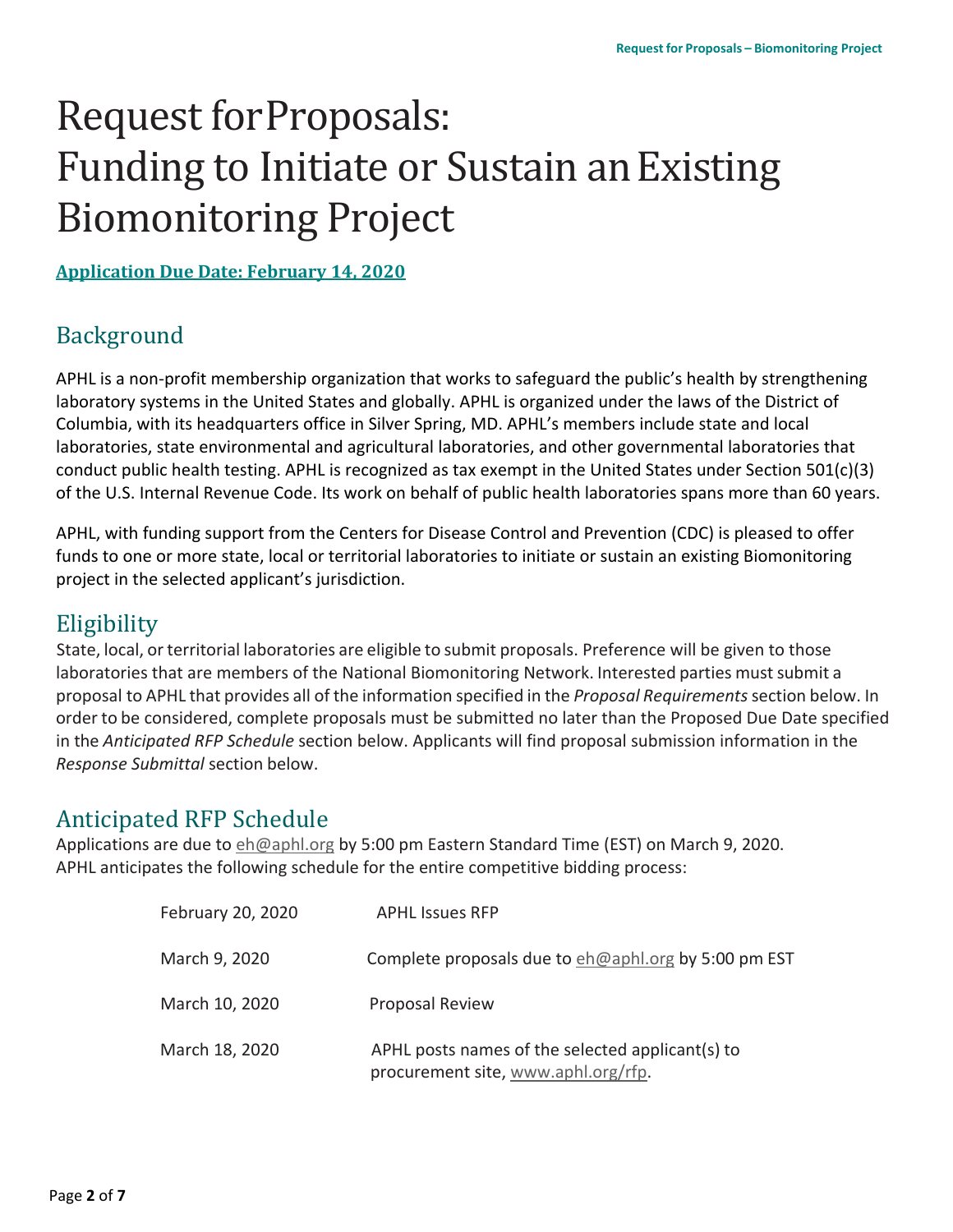If APHL makes any modification to this anticipated schedule, it will post the change to APHL's procurement site, [www.aphl.org/rfp.](http://www.aphl.org/rfp)

## Response Submittal

APHL must receive a complete proposal by no later than 5:00 pm EST on Monday, March 9, 2020. Applicants must send proposals via email to [eh@aphl.org.](mailto:eh@aphl.org)

APHL will send an email acknowledging the receipt of your proposal. If you do not receive an acknowledgement within 72 hours, please email [erin.morin@aphl.org](mailto:erin.morin@aphl.org) to confirm receipt.

## Project Award

APHL will distribute a one-time award of \$100,000 to two applicants, or an award of \$50,000 each to four applicants. APHL will notify awardee via email and the awardees will receive funding through a contractual agreement with APHL.

## Scope of Work

The selected applicant(s) are expected to initiate or sustain an existing biomonitoring project in their jurisdiction. Award funding can be used for initiatives to begin or enhance a program, including but not limited to:

- Equipment, reagents, proficiency test challenges and/or certified reference materials
- Partial payment towards an analytical instrument
- Instrument service agreement
- Instrument interface to laboratory information management system (LIMS)
- Communication materials

## Proposal Requirements

Applicants should limit the proposal to a maximum of five pages. Any documents included as an appendix are not included in the five-page count. The applicant must include the following in their response:

- 1. A description of the laboratory's need for thisfunding
- 2. A description of the laboratory's current biomonitoring project(s) (if applicable)
- 3. A description of the proposed biomonitoring project
	- a. Include a description of the appropriate staff and their role in program developmentand implementation
- 4. Budget and justification
	- a. APHL will award two laboratories an award of \$100,000 or four laboratories an award of \$50,000 each. Please create a detailed budget and justification for each item requested in the proposal.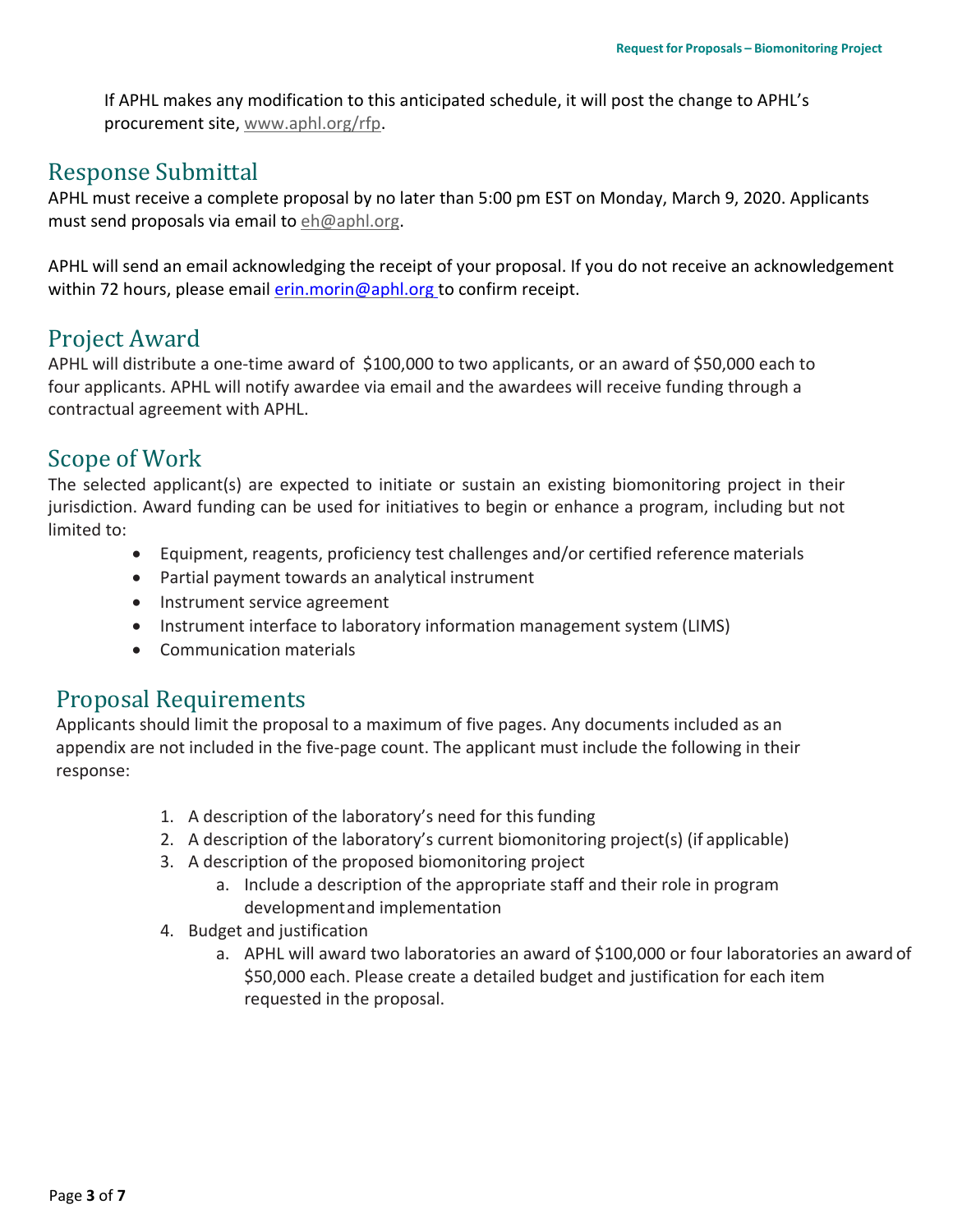## Evaluation

#### Initial Review

APHL staff members will conduct an initial review of all proposals for completeness. APHL will not consider any incomplete applications received by the proposal due date specified in the *Anticipated RFP Schedule*  section above.

#### Evaluation Process

APHL will conduct reviews via a combination of teleconference and email communications between the evaluation team described below. APHL's Director of Environmental Health will coordinate the review process and evaluation sessions.

The reviewers may request follow-up interviews with all or some of the applicants, and following these interviews, may request supplemental information on an applicant's proposal. These interviews and any supplemental information will clarify an applicant's capacity or experience in one or more of the evaluation criteria, or will help to explain other information contained in an applicant's proposal.

#### Evaluation Team

APHL will assemble an evaluation team to evaluate competitive proposals and assess their relative qualities based on the *Evaluation Criteria* outlined below. The evaluation team will consist of four members: two membersfrom CDC/National Center for Environmental Health (NCEH) and two members of APHL staff. Once potential reviewers are identified, APHL's Director, Environmental Health will have final approval over the review team's composition.

#### Conflict of Interest

APHL will ask all potential reviewers to complete and sign APHL's Conflict of Interest Disclosure Statement in order to disclose any real or perceived conflict of interest prior to the start of the evaluation process. Reviewers will have to affirm that they have no conflict of interest that would preclude an unbiased and objective review of the proposals received. APHL will not select reviewers with a perceived or potential conflict of interest.

## Evaluation Criteria

The evaluation team will use the following criteria as a general overall framework in which to evaluate proposals:

- Proposal Sufficiency The proposed solution meets the needs and criteria set forth in the RFP, including all proposal requirements.
- Budget and Justification *–* The proposed budget isreasonable and realistic and gives clear justification for all budget line items, including in-kindsupport.

Each member of the evaluation team will evaluate proposals against the nine questions or criteria found in [Appendix A: Proposal](#page-6-0) Scorecard. Reviewers will assign a numeric score from zero (0) (indicating a 'poor' response) to four (4) (indicating an 'outstanding' response) to reflect that reviewer's assessment of the responsiveness of a proposal to each question or criterion. The evaluators will assign score using the following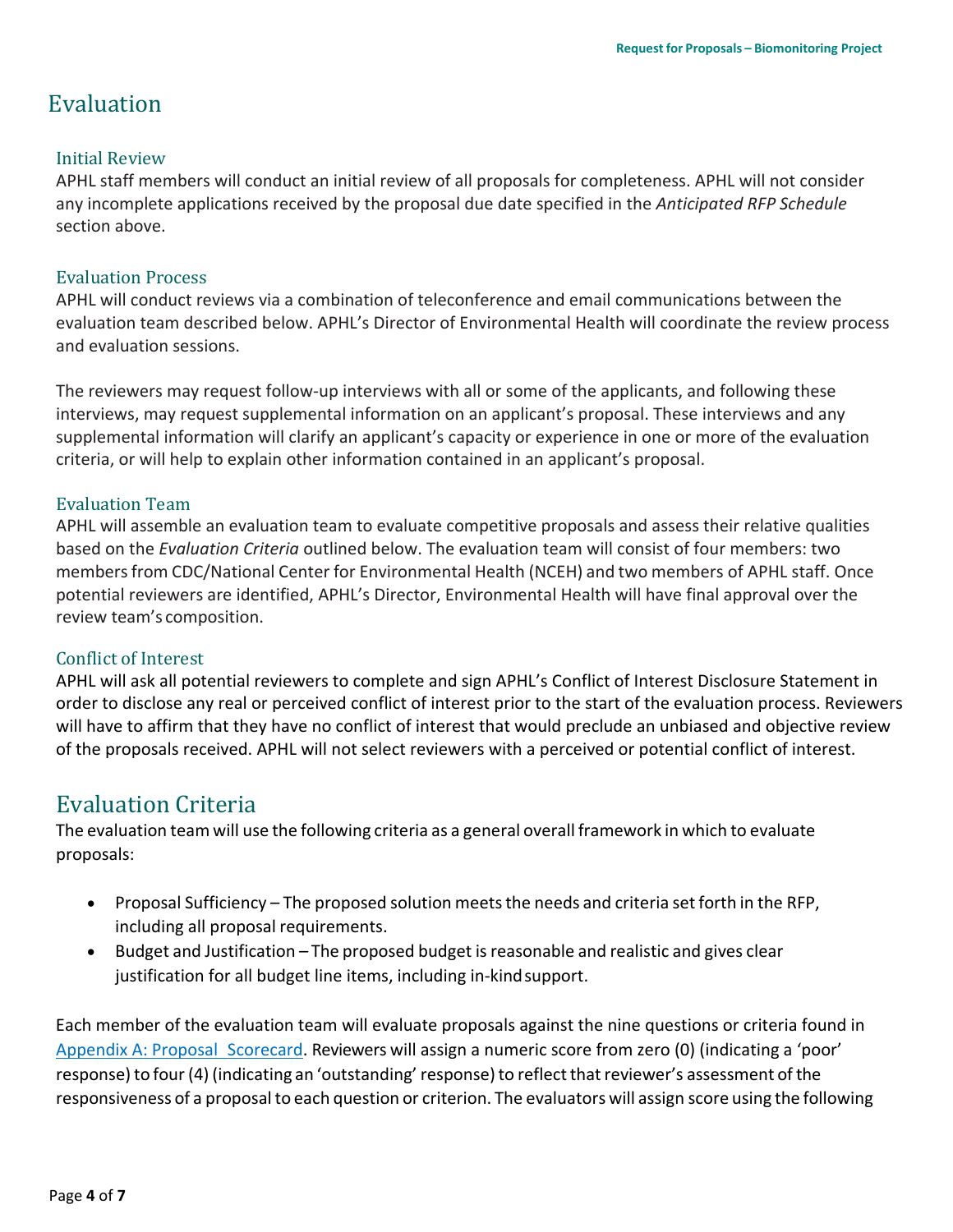categorizations:

- *Poor* (0 points) The respondent's proposal neither provides a reasonable proposed approach and/or budget justification nor meets the baseline requirementsset out in this RFP.
- *Fair* (1 point) The respondent's proposal does not provide a reasonable proposed approach and/or budget justification but meets the baseline requirements set out in this RFP.
- *Good* (2 points) The respondent's proposal provides a reasonable proposed approach and/or budget justification and meets the baseline requirements set out in this RFP.
- *Excellent* (3 points) The respondent's proposal provides a very good proposed approach and/or budget justification and meets the baseline requirements set out in this RFP.
- *Outstanding* (4 points) The respondent's proposal provides an exceptional proposed approach and/or budget justification and greatly meets the baseline requirements set out in this RFP.

## Post-Evaluation Procedures

APHL staff will notify the selected applicant within ten (10) business days of the completion of the evaluation, and will post the name of the recipient to APHL's procurement website, [www.aphl.org/rfp](http://www.aphl.org/rfp) on the same day. Unsuccessful applicants will receive notification of these results by email within 30 days of the date the name of the winning applicant is posted.

All applicants will be entitled to utilize APHL's RFP Appeals Process to formulate a protest regarding alleged irregularities or improprieties during the procurement process. Specific details of this policy are located on the procurement website.

## Conditions of Award Acceptance

The eligible applicant must be able to contract directly with APHL or have an existing relationship with a third party organization that can contract directly with APHL on behalf of the applicant.

## General Considerations

This RFP is neither an agreement nor an offer to enter into an agreement with any respondent. Once application evaluation is complete, APHL may choose to enter into a definitive contract with the selected applicant or may decline to do so.

APHL must ensure that the selected respondent is neither suspended nor barred from receiving federal funds and that the respondent meets any other funding eligibility requirement imposed by the Cooperative Agreement. APHL's determination of whether the respondent is eligible to receive Cooperative Agreement funding will be definitive and may not be appealed. In the event that APHL determines that the selected respondent is ineligible to receive Cooperative Agreement funding, APHL will nullify the contract or will cease negotiation of contract terms.

Each respondent will bear its own costs associated with or relating to the preparation and submission of its application. These costs and expenses will remain with the respondent, and APHL will not be liable for these or for any other costs or other expenses incurred by a respondent in preparation or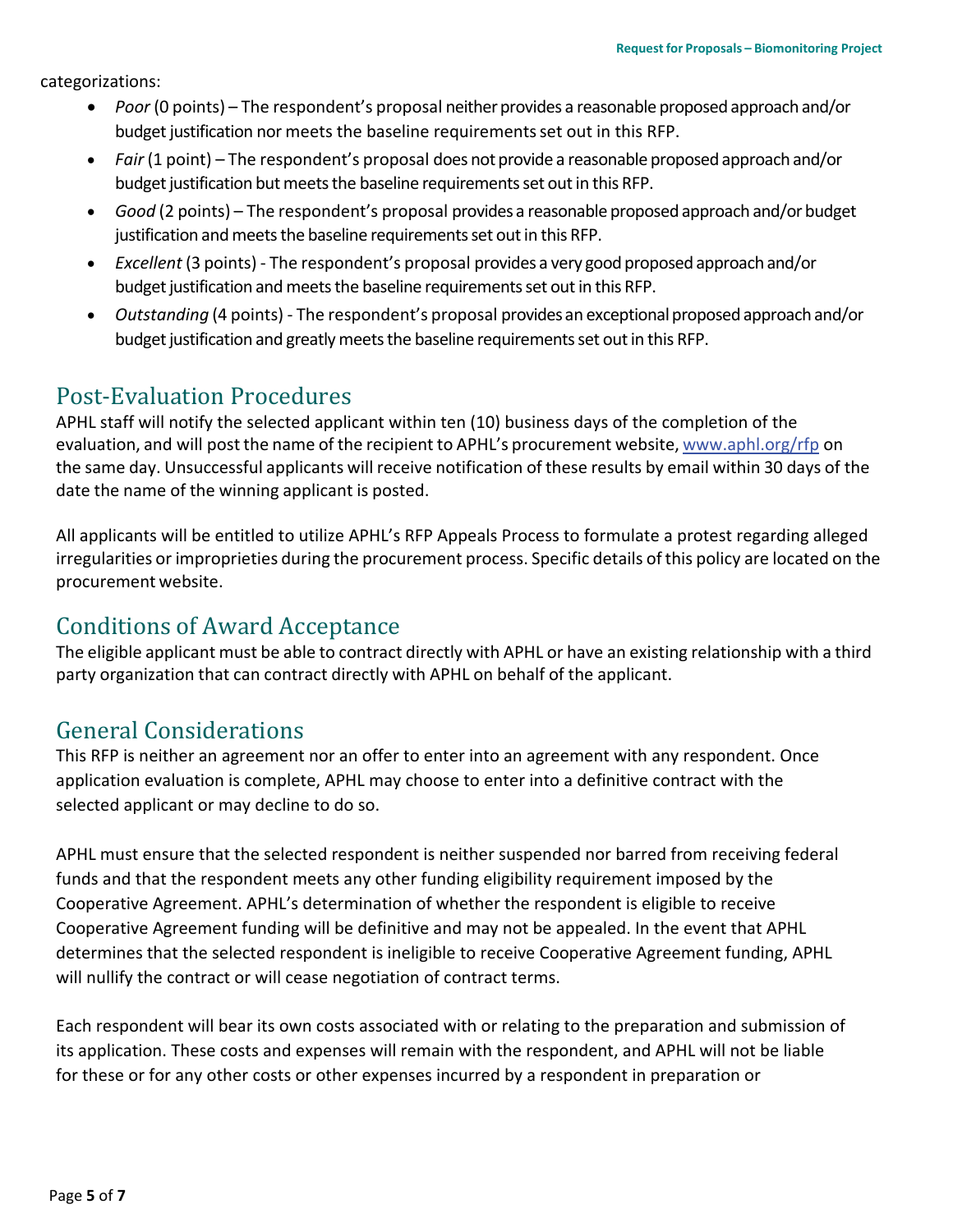submission of its application, regardless of the conduct or outcome of the response period or the selection process.

### **Questions**

Please direct all questions regarding this RFP or its requirements via email to Erin Morin at [erin.morin@aphl.org,](mailto:erin.morin@aphl.org,) with a copy to Julianne Nassif at [julianne.nassif@aphl.org.](mailto:julianne.nassif@aphl.org)

## CONTACT INFORMATION

**Julianne Nassif, MS Director, Environmental Health 240.485.2737 [julianne.nassif@aphl.org](mailto:julianne.nassif@aphl.org)**

**Jennifer Liebreich, MPH Manager, Environmental Health 240.485.3829 [jennifer.liebreich@aphl.org](mailto:jennifer.liebreich@aphl.org)**

**Erin Morin, MHS Associate Specialist, Environmental Health 240.485.3830 [erin.morin@aphl.org](mailto:erin.morin@aphl.org)**